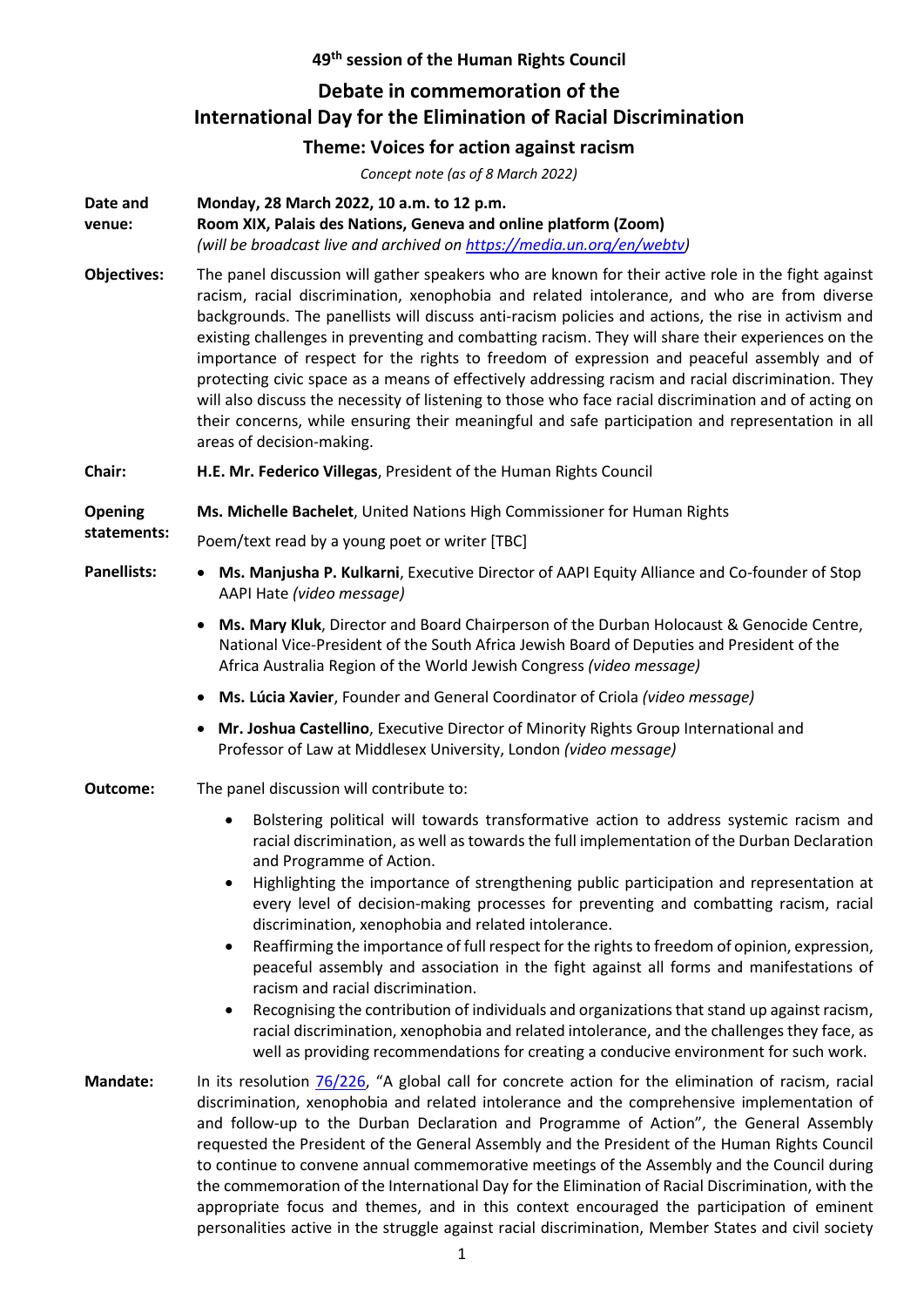organizations in accordance with the rules of procedure of the Assembly and the Council, respectively (para. 46).

Format: The panel discussion will be limited to two hours. The opening statement and initial presentations by the panellists will be followed by a two-part interactive discussion and conclusions from the panellists. A maximum of one hour will be set aside for the podium, which will cover the opening statement, panellists' presentations and their responses to questions and concluding remarks. The remaining hour will be reserved for two segments of interventions from the floor, with each segment consisting of interventions from 12 States or observers, 1 national human rights institution and 2 non-governmental organizations. Each speaker will have two minutes to raise issues and to ask panellists questions.

> The list of speakers for the discussion will be established through the online inscription system and, as per practice, statements by high-level dignitaries and groups of States will be moved to the beginning of the list. Delegates who have not been able to take the floor due to time constraints will be able to upload their statements on the online system to be posted on the HRC Extranet.

**Background:** In his call to action for human rights, the Secretary-General of the United Nations stressed that diversity was an asset, not a threat, and that every community, including minorities and indigenous peoples, should feel that its identity is respected and that it can fully participate in society as a whole. He also recognized that age, gender and diversity shape people's experiences and protection needs and must be taken into account. In his report "Our Common Agenda", the Secretary-General stressed the need for new approaches to proactively support the participation in public affairs of those who have traditionally been marginalized. This includes racial and ethnic minorities, as well as indigenous peoples.

> In the Durban Declaration and Programme of Action, States recognized the positive contribution that the exercise of the right to freedom of expression, and full respect for the freedom to seek, receive and impart information, could make to the fight against racism, racial discrimination, xenophobia and related intolerance. On the occasion of the high-level meeting of the General Assembly to commemorate the twentieth anniversary of the adoption of the Durban Declaration and Programme of Action, Heads of State and Government affirmed their strong determination to mobilize political will and to accelerate momentum to make the fight against racism, racial discrimination, xenophobia and related intolerance, and the protection of the victims thereof, a high priority.

> More recently, the General Assembly, in its resolution 76/226, stressed that everyone, including people and communities of African descent, should be able to participate in an inclusive manner and guide the design and implementation of processes that contribute to halting, reversing and repairing the lasting consequences and ongoing manifestations of systemic racism, and notably acknowledged the important role that young people had played and should continue to play in these processes.

> The High Commissioner highlighted the urgency of listening to people of African descent to achieve concrete results and dismantle systemic racism in her "Four-point Agenda Towards Transformative Change for Racial Justice and Equality". In its resolution 47/21, the Human Rights Council called upon all States and all relevant stakeholders to ensure that Africans and people of African descent and those who stand up against racism are protected, that their voices are heard and that their concerns are acted upon.

## **Background documents:**

- [General Assembly resolution 76/226](https://undocs.org/A/RES/76/226) of 24 December 2021 entitled "A global call for concrete action for the elimination of racism, racial discrimination, xenophobia and related intolerance and the comprehensive implementation and follow-up to the Durban Declaration and Programme of Action"
	- [Durban Declaration and Programme of Action](https://www.ohchr.org/Documents/Publications/Durban_text_en.pdf) (2001)
	- [Outcome Document of the Durban Review Conference](https://www.ohchr.org/Documents/Press/Durban_Review_Conference_outcome_document.pdf) (2009)
	- [General Assembly resolution 76/1](https://undocs.org/en/A/RES/76/1) of 22 September 2021 entitled "United against racism, racial discrimination, xenophobia and related intolerance" (Political declaration of the highlevel meeting of the General Assembly to commemorate the twentieth anniversary of the adoption of the Durban Declaration and Programme of Action)